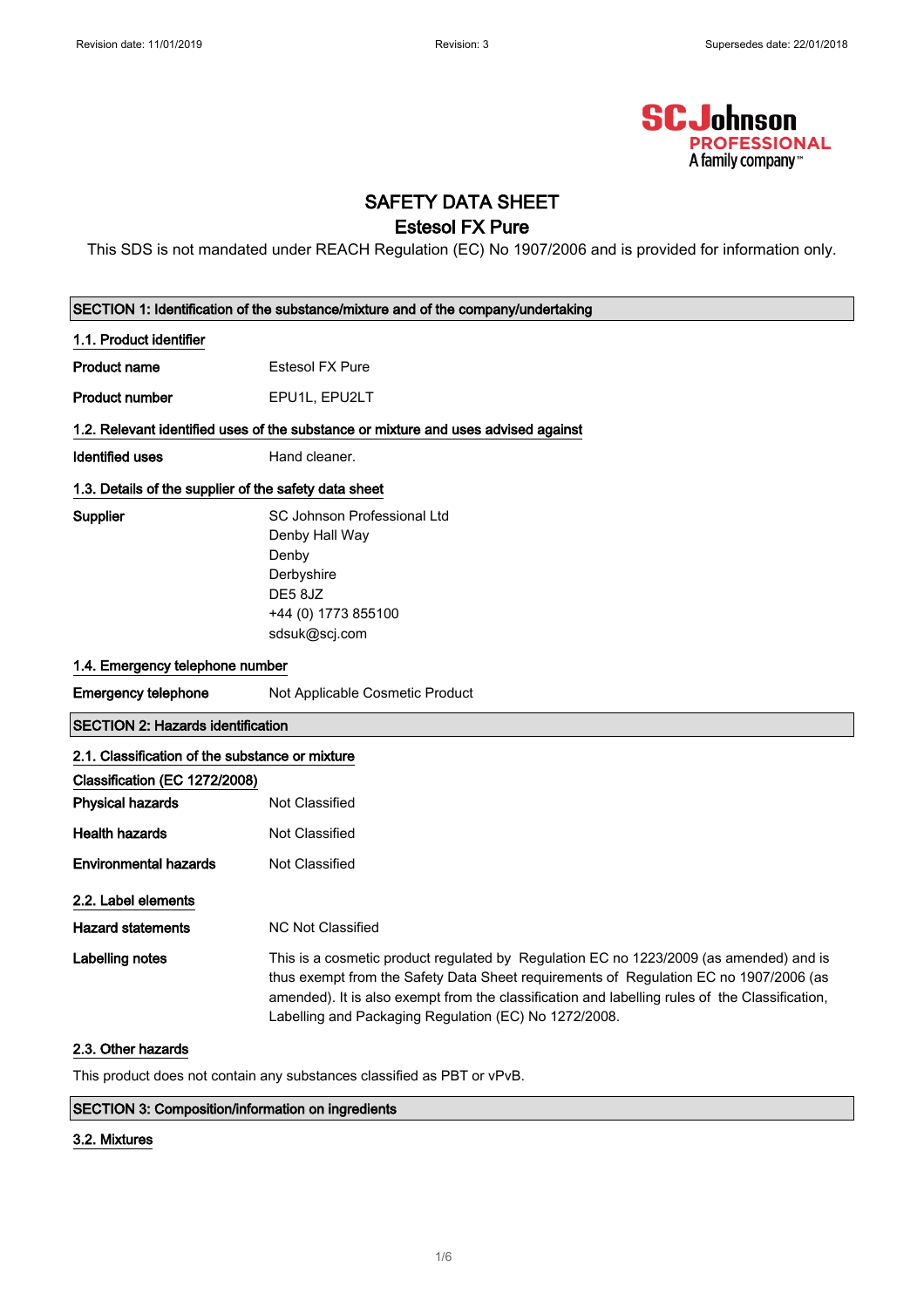INCI Aqua, Sodium Laureth Sulfate, PEG-7 Glyceryl Cocoate, Cocoamidopropyl Betaine, Isopropyl Myristate, PEG-18 Castor Oil Dioleate, Cocoyl Methyl Glucamide, Sodium Benzoate, Citric Acid, Sorbic Acid, Propylene Glycol,

### SECTION 4: First aid measures

| 4.1. Description of first aid measures                                          |                                                                                                                                                                      |  |
|---------------------------------------------------------------------------------|----------------------------------------------------------------------------------------------------------------------------------------------------------------------|--|
| <b>Inhalation</b>                                                               | Not relevant. Unlikely route of exposure as the product does not contain volatile substances.                                                                        |  |
| Ingestion                                                                       | Rinse mouth thoroughly with water. Get medical attention if any discomfort continues.                                                                                |  |
| Skin contact                                                                    | Not relevant.                                                                                                                                                        |  |
| Eye contact                                                                     | Remove any contact lenses and open eyelids wide apart. Continue to rinse for at least 15<br>minutes. Get medical attention promptly if symptoms occur after washing. |  |
|                                                                                 | 4.2. Most important symptoms and effects, both acute and delayed                                                                                                     |  |
| Inhalation                                                                      | No specific symptoms known.                                                                                                                                          |  |
| Ingestion                                                                       | No specific symptoms known.                                                                                                                                          |  |
| <b>Skin contact</b>                                                             | No specific symptoms known.                                                                                                                                          |  |
| Eye contact                                                                     | May cause temporary eye irritation.                                                                                                                                  |  |
| 4.3. Indication of any immediate medical attention and special treatment needed |                                                                                                                                                                      |  |
| Notes for the doctor                                                            | No specific recommendations.                                                                                                                                         |  |
| <b>SECTION 5: Firefighting measures</b>                                         |                                                                                                                                                                      |  |
| 5.1. Extinguishing media                                                        |                                                                                                                                                                      |  |
| Suitable extinguishing media                                                    | The product is not flammable. Use fire-extinguishing media suitable for the surrounding fire.                                                                        |  |
| 5.2. Special hazards arising from the substance or mixture                      |                                                                                                                                                                      |  |
| Hazardous combustion<br>products                                                | No known hazardous decomposition products.                                                                                                                           |  |
| 5.3. Advice for firefighters                                                    |                                                                                                                                                                      |  |
| Protective actions during<br>firefighting                                       | No specific firefighting precautions known.                                                                                                                          |  |
| <b>SECTION 6: Accidental release measures</b>                                   |                                                                                                                                                                      |  |
|                                                                                 | 6.1. Personal precautions, protective equipment and emergency procedures                                                                                             |  |
| <b>Personal precautions</b>                                                     | Avoid contact with eyes.                                                                                                                                             |  |
| 6.2. Environmental precautions                                                  |                                                                                                                                                                      |  |
| <b>Environmental precautions</b>                                                | Not considered to be a significant hazard due to the small quantities used.                                                                                          |  |
| 6.3. Methods and material for containment and cleaning up                       |                                                                                                                                                                      |  |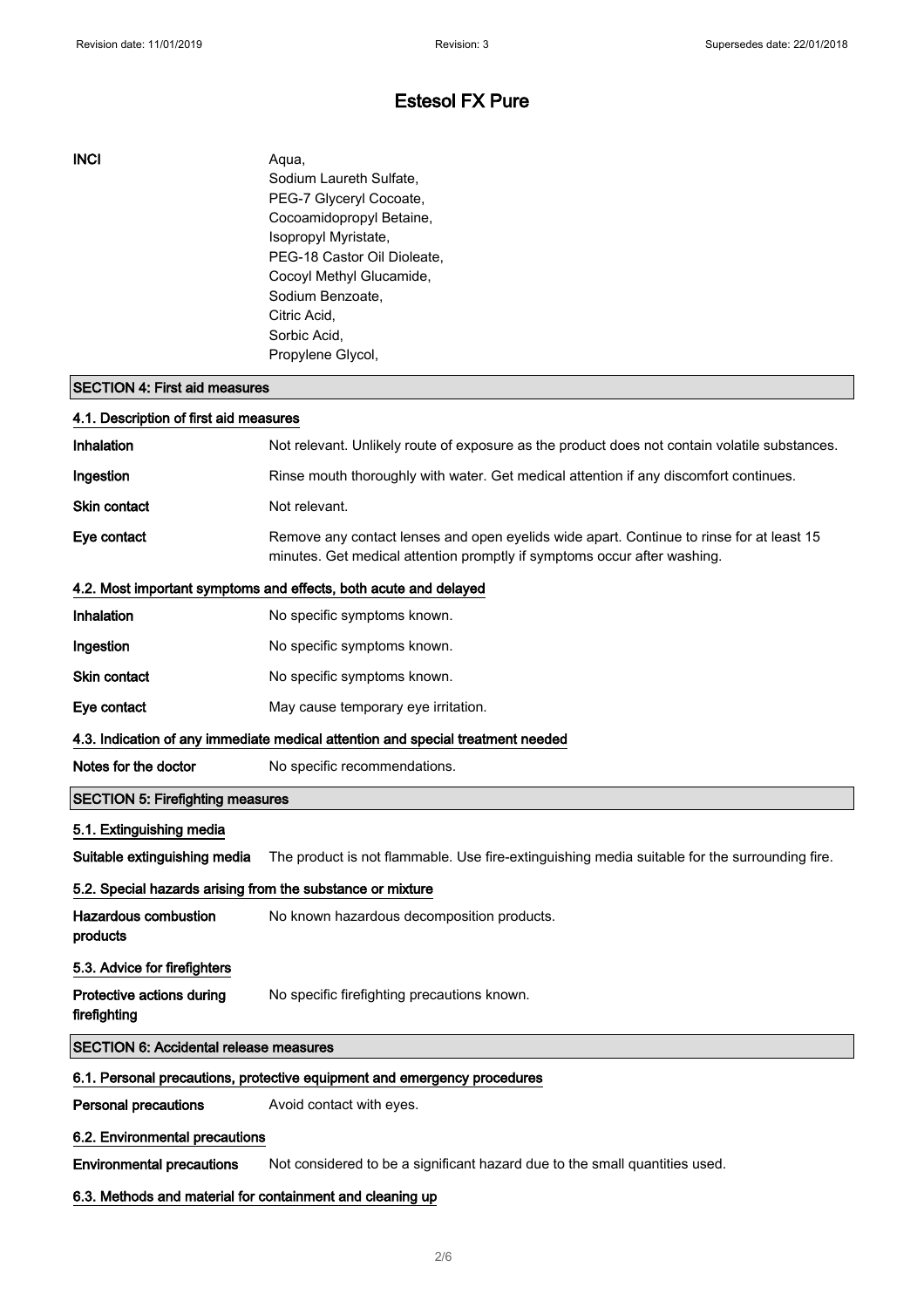| Methods for cleaning up                                    | Flush away spillage with plenty of water. Avoid contamination of ponds or watercourses with<br>washing down water. Absorb spillage with non-combustible, absorbent material. Do not<br>discharge into drains or watercourses or onto the ground. |  |  |
|------------------------------------------------------------|--------------------------------------------------------------------------------------------------------------------------------------------------------------------------------------------------------------------------------------------------|--|--|
| 6.4. Reference to other sections                           |                                                                                                                                                                                                                                                  |  |  |
| Reference to other sections                                | For waste disposal, see Section 13.                                                                                                                                                                                                              |  |  |
| <b>SECTION 7: Handling and storage</b>                     |                                                                                                                                                                                                                                                  |  |  |
| 7.1. Precautions for safe handling                         |                                                                                                                                                                                                                                                  |  |  |
| <b>Usage precautions</b>                                   | Avoid contact with eyes.                                                                                                                                                                                                                         |  |  |
|                                                            | 7.2. Conditions for safe storage, including any incompatibilities                                                                                                                                                                                |  |  |
| Storage precautions                                        | Stable at normal ambient temperatures.                                                                                                                                                                                                           |  |  |
| 7.3. Specific end use(s)                                   |                                                                                                                                                                                                                                                  |  |  |
| Specific end use(s)                                        | The identified uses for this product are detailed in Section 1.2.                                                                                                                                                                                |  |  |
| SECTION 8: Exposure controls/Personal protection           |                                                                                                                                                                                                                                                  |  |  |
| 8.1. Control parameters                                    |                                                                                                                                                                                                                                                  |  |  |
| Ingredient comments                                        | None.                                                                                                                                                                                                                                            |  |  |
| 8.2. Exposure controls                                     |                                                                                                                                                                                                                                                  |  |  |
| Appropriate engineering<br>controls                        | Not relevant.                                                                                                                                                                                                                                    |  |  |
| Eye/face protection                                        | Not relevant.                                                                                                                                                                                                                                    |  |  |
| Hand protection                                            | Not relevant.                                                                                                                                                                                                                                    |  |  |
| Hygiene measures                                           | Not relevant.                                                                                                                                                                                                                                    |  |  |
| <b>Respiratory protection</b>                              | No specific recommendations.                                                                                                                                                                                                                     |  |  |
| <b>SECTION 9: Physical and chemical properties</b>         |                                                                                                                                                                                                                                                  |  |  |
| 9.1. Information on basic physical and chemical properties |                                                                                                                                                                                                                                                  |  |  |
| Appearance                                                 | Clear liquid.                                                                                                                                                                                                                                    |  |  |
| Colour                                                     | Yellowish.                                                                                                                                                                                                                                       |  |  |
| Odour                                                      | Characteristic.                                                                                                                                                                                                                                  |  |  |
| pH                                                         | pH (concentrated solution): 4.0-5.3                                                                                                                                                                                                              |  |  |
| 9.2. Other information                                     |                                                                                                                                                                                                                                                  |  |  |
| Other information                                          | None.                                                                                                                                                                                                                                            |  |  |
| <b>SECTION 10: Stability and reactivity</b>                |                                                                                                                                                                                                                                                  |  |  |
| 10.1. Reactivity                                           |                                                                                                                                                                                                                                                  |  |  |
| Reactivity                                                 | There are no known reactivity hazards associated with this product.                                                                                                                                                                              |  |  |
| 10.2. Chemical stability                                   |                                                                                                                                                                                                                                                  |  |  |
| <b>Stability</b>                                           | Stable at normal ambient temperatures.                                                                                                                                                                                                           |  |  |
| 10.3. Possibility of hazardous reactions                   |                                                                                                                                                                                                                                                  |  |  |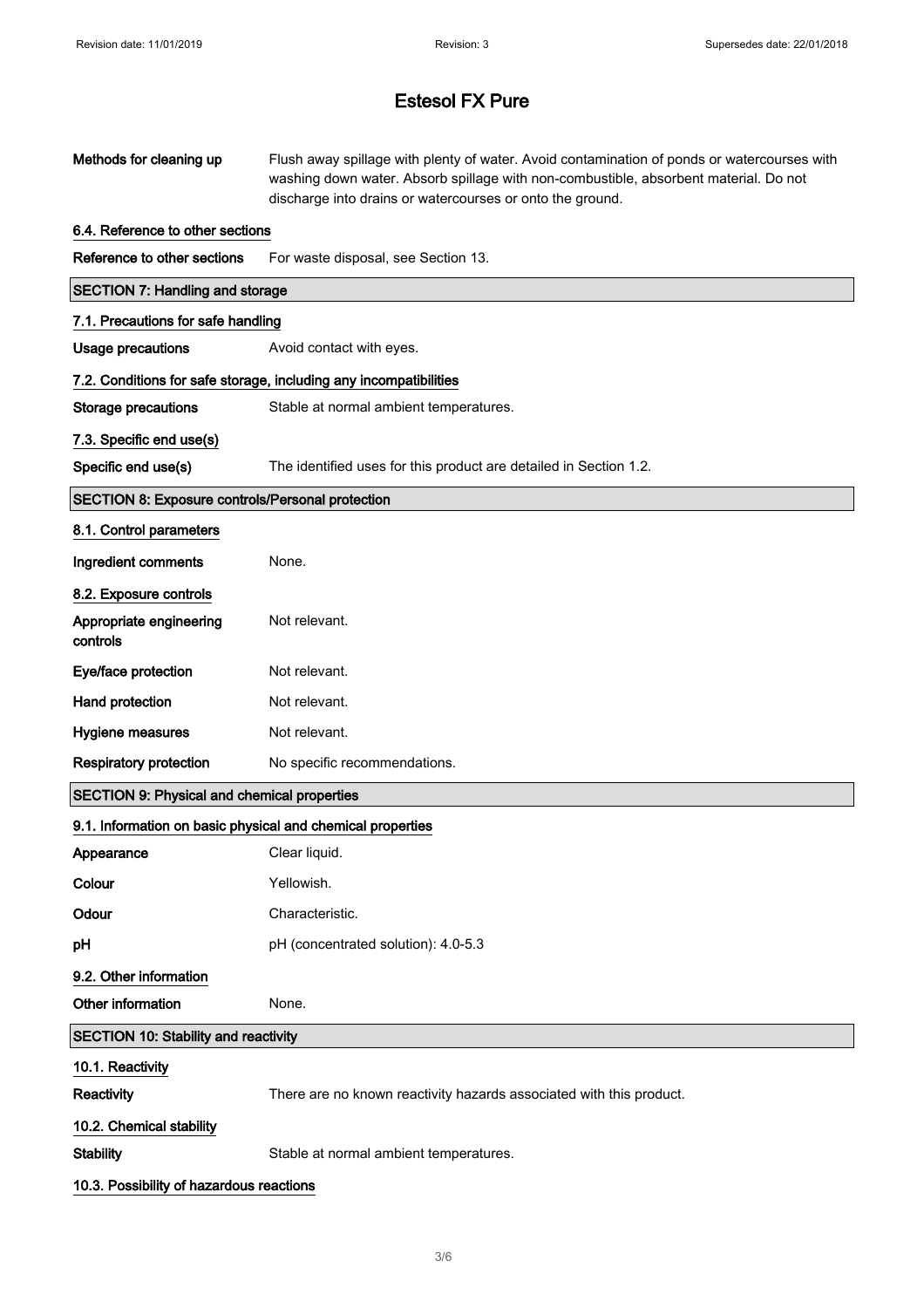| Possibility of hazardous<br>reactions        | None known.                                                                                                                                                                                                                                                                                                                                                                                                                                                                           |  |  |  |
|----------------------------------------------|---------------------------------------------------------------------------------------------------------------------------------------------------------------------------------------------------------------------------------------------------------------------------------------------------------------------------------------------------------------------------------------------------------------------------------------------------------------------------------------|--|--|--|
| 10.4. Conditions to avoid                    |                                                                                                                                                                                                                                                                                                                                                                                                                                                                                       |  |  |  |
| <b>Conditions to avoid</b>                   | There are no known conditions that are likely to result in a hazardous situation.                                                                                                                                                                                                                                                                                                                                                                                                     |  |  |  |
| 10.5. Incompatible materials                 |                                                                                                                                                                                                                                                                                                                                                                                                                                                                                       |  |  |  |
| Materials to avoid                           | No specific material or group of materials is likely to react with the product to produce a<br>hazardous situation.                                                                                                                                                                                                                                                                                                                                                                   |  |  |  |
| 10.6. Hazardous decomposition products       |                                                                                                                                                                                                                                                                                                                                                                                                                                                                                       |  |  |  |
| Hazardous decomposition<br>products          | Does not decompose when used and stored as recommended.                                                                                                                                                                                                                                                                                                                                                                                                                               |  |  |  |
| <b>SECTION 11: Toxicological information</b> |                                                                                                                                                                                                                                                                                                                                                                                                                                                                                       |  |  |  |
| 11.1. Information on toxicological effects   |                                                                                                                                                                                                                                                                                                                                                                                                                                                                                       |  |  |  |
| <b>General information</b>                   | A qualified toxicologist has evaluated and approved this product by conducting a Product<br>Safety Assessment as per the Cosmetic Regulation n EC no 1223/2009 (as amended).<br>Based on knowledge of the properties of the components, adverse effects on human health<br>are not to be expected in normal use. Customer complaint data demonstrates the product to<br>be completely harmless to the skin. The 48h Single Patch Test results show the product to be<br>non-irritant. |  |  |  |
| Inhalation                                   | No specific health hazards known.                                                                                                                                                                                                                                                                                                                                                                                                                                                     |  |  |  |
| Ingestion                                    | May cause discomfort if swallowed.                                                                                                                                                                                                                                                                                                                                                                                                                                                    |  |  |  |
| Skin contact                                 | Skin irritation should not occur when used as recommended.                                                                                                                                                                                                                                                                                                                                                                                                                            |  |  |  |
| Eye contact                                  | May cause temporary eye irritation.                                                                                                                                                                                                                                                                                                                                                                                                                                                   |  |  |  |
| <b>SECTION 12: Ecological information</b>    |                                                                                                                                                                                                                                                                                                                                                                                                                                                                                       |  |  |  |
| Ecotoxicity                                  | Not regarded as dangerous for the environment.                                                                                                                                                                                                                                                                                                                                                                                                                                        |  |  |  |
| 12.1. Toxicity                               |                                                                                                                                                                                                                                                                                                                                                                                                                                                                                       |  |  |  |
| 12.2. Persistence and degradability          |                                                                                                                                                                                                                                                                                                                                                                                                                                                                                       |  |  |  |
| Persistence and degradability                | The surfactant(s) contained in this product complies(comply) with the biodegradability criteria<br>as laid down in Regulation (EC) No. 648/2004 on detergents. Data to support this assertion<br>are held at the disposal of the competent authorities of the Member States and will be made<br>available to them at their direct request, or at the request of a detergent manufacturer.                                                                                             |  |  |  |
| 12.3. Bioaccumulative potential              |                                                                                                                                                                                                                                                                                                                                                                                                                                                                                       |  |  |  |
| <b>Bioaccumulative potential</b>             | No data available on bioaccumulation.                                                                                                                                                                                                                                                                                                                                                                                                                                                 |  |  |  |
| 12.4. Mobility in soil                       |                                                                                                                                                                                                                                                                                                                                                                                                                                                                                       |  |  |  |
| <b>Mobility</b>                              | The product is soluble in water.                                                                                                                                                                                                                                                                                                                                                                                                                                                      |  |  |  |
| 12.5. Results of PBT and vPvB assessment     |                                                                                                                                                                                                                                                                                                                                                                                                                                                                                       |  |  |  |
| Results of PBT and vPvB                      | This product does not contain any substances classified as PBT or vPvB.                                                                                                                                                                                                                                                                                                                                                                                                               |  |  |  |

## 12.6. Other adverse effects

assessment

Other adverse effects None known.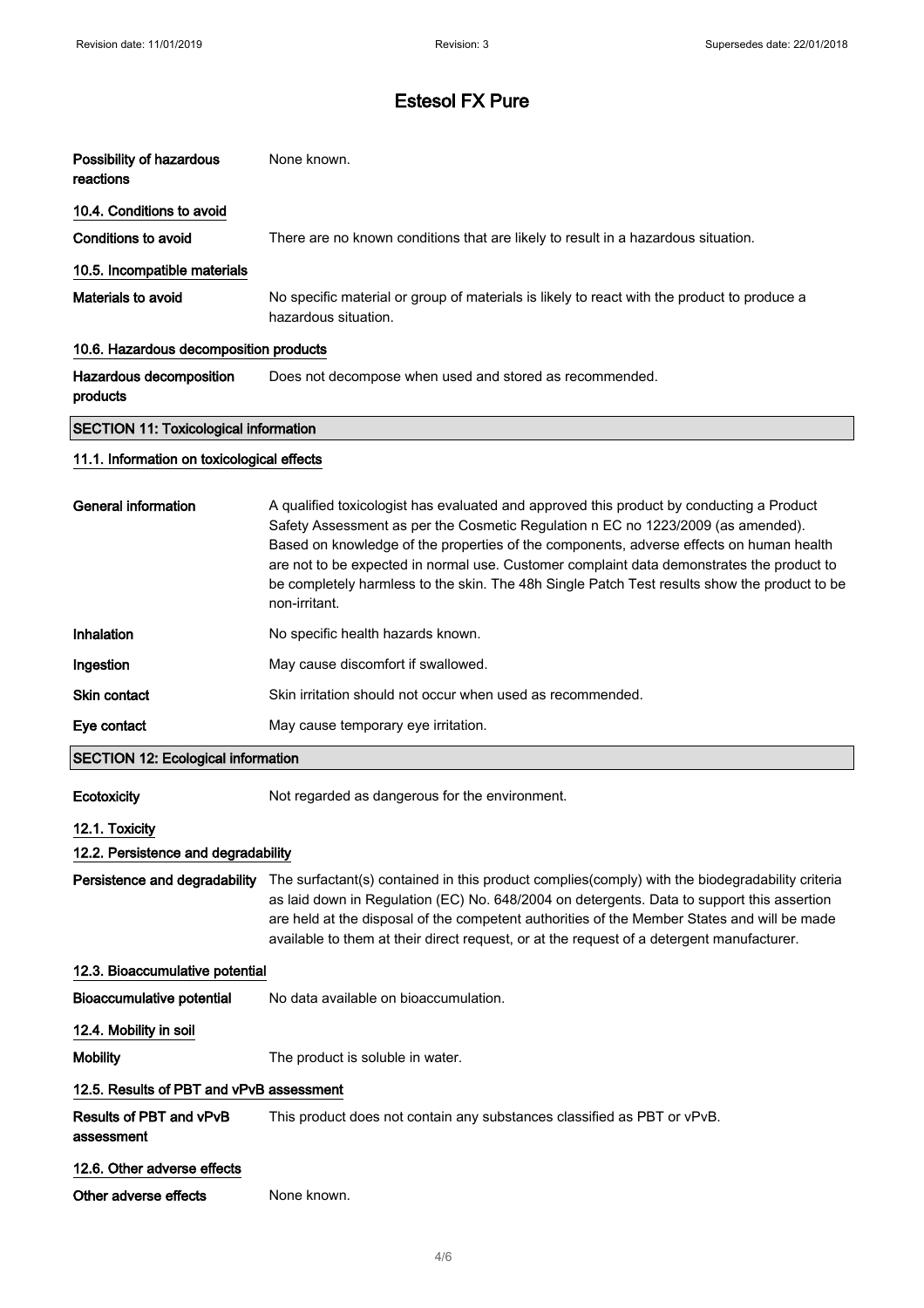#### SECTION 13: Disposal considerations

| 13.1. Waste treatment methods |                                                                                                                                                                             |  |  |
|-------------------------------|-----------------------------------------------------------------------------------------------------------------------------------------------------------------------------|--|--|
| General information           | When handling waste, the safety precautions applying to handling of the product should be<br>considered.                                                                    |  |  |
| Disposal methods              | Dispose of waste to licensed waste disposal site in accordance with the requirements of the<br>local Waste Disposal Authority. Reuse or recycle products wherever possible. |  |  |

#### SECTION 14: Transport information

| Road transport notes | Not classified. |
|----------------------|-----------------|
|                      |                 |

| Rail transport notes | Not classified. |
|----------------------|-----------------|
| Sea transport notes  | Not classified. |

| Air transport notes | Not classified. |
|---------------------|-----------------|

#### 14.1. UN number

Not applicable.

#### 14.2. UN proper shipping name

Not applicable.

#### 14.3. Transport hazard class(es)

Not applicable.

#### 14.4. Packing group

Not applicable.

#### 14.5. Environmental hazards

Environmentally hazardous substance/marine pollutant No.

#### 14.6. Special precautions for user

Not applicable.

#### 14.7. Transport in bulk according to Annex II of MARPOL and the IBC Code

Transport in bulk according to Not applicable. Annex II of MARPOL 73/78 and the IBC Code

SECTION 15: Regulatory information

#### 15.1. Safety, health and environmental regulations/legislation specific for the substance or mixture

EU legislation This is a cosmetic product regulated by Regulation EC no 1223/2009 (as amended) and is thus exempt from the Safety Data Sheet requirements of Regulation EC no 1907/2006 (as amended). It is also exempt from the classification and labelling rules of the Classification, Labelling and Packaging Regulation (EC) No 1272/2008.

#### 15.2. Chemical safety assessment

No chemical safety assessment has been carried out.

#### SECTION 16: Other information

Revision comments This is the first issue.